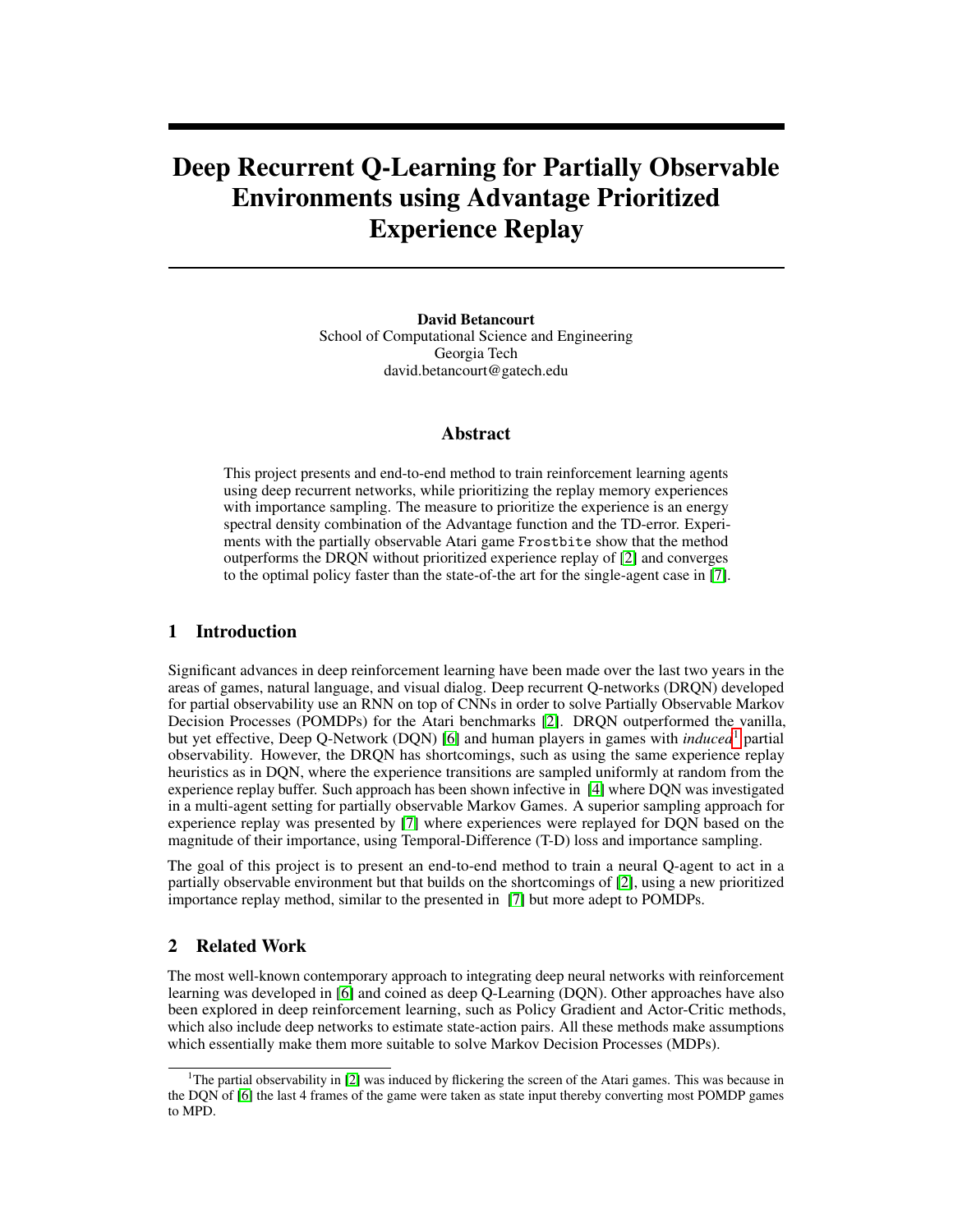In the area of POMDPs, the first to develop a deep learning approach was [\[2\]](#page-5-0). Their approach replaced the first fully connected layers used in [\[6\]](#page-5-2) with the recurrency of LSTMs in order to capture the hidden states of the network to estimate the observation probability function.

#### 3 Background

MPDs and POMDPs In most real-world applications, the Markov Property does not hold because the agent cannot observe the full state of the environment. When this happens, the MPD becomes a POMDP and the agent only receives observations  $o \in \mathcal{Z}$ , instead of complete states  $s \in S$ . A POMDP is defined by the following experience tuple  $\{S, A, T, R, Z, O\}.$ At each time step t, the environment is in state  $s_t \in \mathcal{S}$ , and the agent takes an action  $a_t \in A$  according to a policy  $\pi : \mathcal{O} \times \mathcal{A} \longmapsto [0, 1]$ , which causes the environment to transition to the new state  $s_{t+1}$  according



Figure 1: POMDP diagram.

to the transition function  $\mathcal{T}: \mathcal{S} \times \mathcal{A}$ , the agent then receives an observation  $o_t \in \mathcal{Z}$ , which depends on the new state of the environment with probability  $\mathcal{O}(o_t|s_{t+1}, a_t)$ . The agent then receives rewards according to its actions and the state  $r : S \times A \longrightarrow \Re$ . As in MDPs, the goal of the agent is to maximize the expected future cumulative discounted rewards  $\mathcal{R} = \mathbb{E}\left(\sum_{t=0}^{T} r^t \gamma^t\right)$ , where  $\gamma$  is the discount factor.

Deep Q Networks (DQN) Q-Learning is a model-free off-policy Temporal-Difference algorithm [\[9\]](#page-5-4) that estimates the expected future cumulative discounted rewards of an MDP by an agent that executes an action  $a_t$  in state  $s_t$ . Q-Learning uses a value function for policy estimation  $\pi$  as  $Q_{\pi}(s, a) = \mathbb{E}[R|s, a]$ . The Q function can be written recursively as  $\mathcal{Q}_{\pi}(s, a) =$  $\mathbb{E}_{s'}\big[r(s, a)+\gamma\mathbb{E}_{a'\sim \boldsymbol{\pi}}[Q_{\boldsymbol{\pi}}(s', a')]\big].$ 

In DQN, the value function is evaluated by a deep neural network.

Double Q-Learning Tabular Q-learning and vanilla DQN implementations tend to over-estimate the Q values, which is known as the overoptimism problem, because it uses the same network to select actions  $a$  and to compute value function due to the actions. Thus, a common solution employed for DQN known as Double DQN [\[11\]](#page-5-5), is to have two separate networks: one *online/current* network selects the actions (i.e. determines the policy), while the other *targets* network computes the value function. The Double DQN algorithm is now de rigueur for DQN implementations. Hence, (Double) DQN learns the action-value function  $Q^*$  for the optimal policy by minimizing the following loss:

$$
\mathcal{L}(\Theta) = \mathbb{E}_{s,a,r,s'}[(Q^*(s,a|\Theta) - y_{target})^2], \quad \text{where} \quad y_{target} = r + \gamma \max_{a'} \hat{Q}(s',a'|\Theta^-), \quad (1)
$$

where  $\dot{Q}$  is the target value function whose parameters update the value of the new actions selected by the online network.

Dueling Networks The dueling networks architecture [\[12\]](#page-6-0) is based on the fact that most deep RL implementations do not use a specialized deep neural network architecture for RL. The dueling network architecture has two streams for the value  $V(s)$  and advantage functions  $A(s, a)$  to estimate the Q-values  $Q(s, a)$ . The advantage function gives a relative measure of the importance of each action, and is obtained as follows

$$
A(s,a) = Q(s,a) - V(s)
$$
\n<sup>(2)</sup>

**Deep Recurrent Q Networks (DRQN)** Deep recurrent Q-networks (DRQN) developed in [\[2\]](#page-5-0) use an LSTM on top of CNNs in order to solve POMDPs for Atari games. DRQN outperformed DQN and human players in Atari benchmarks with partial observability. Essentially, the deep RNN is used to extract complex abstractions as temporal data representations. In particular, the Q function estimates  $Q(h_t, a_t)$ , where  $h_t$  is hidden state determined by the RNN, as  $h_t = RNN(h_{t-1}, a_t)$ . The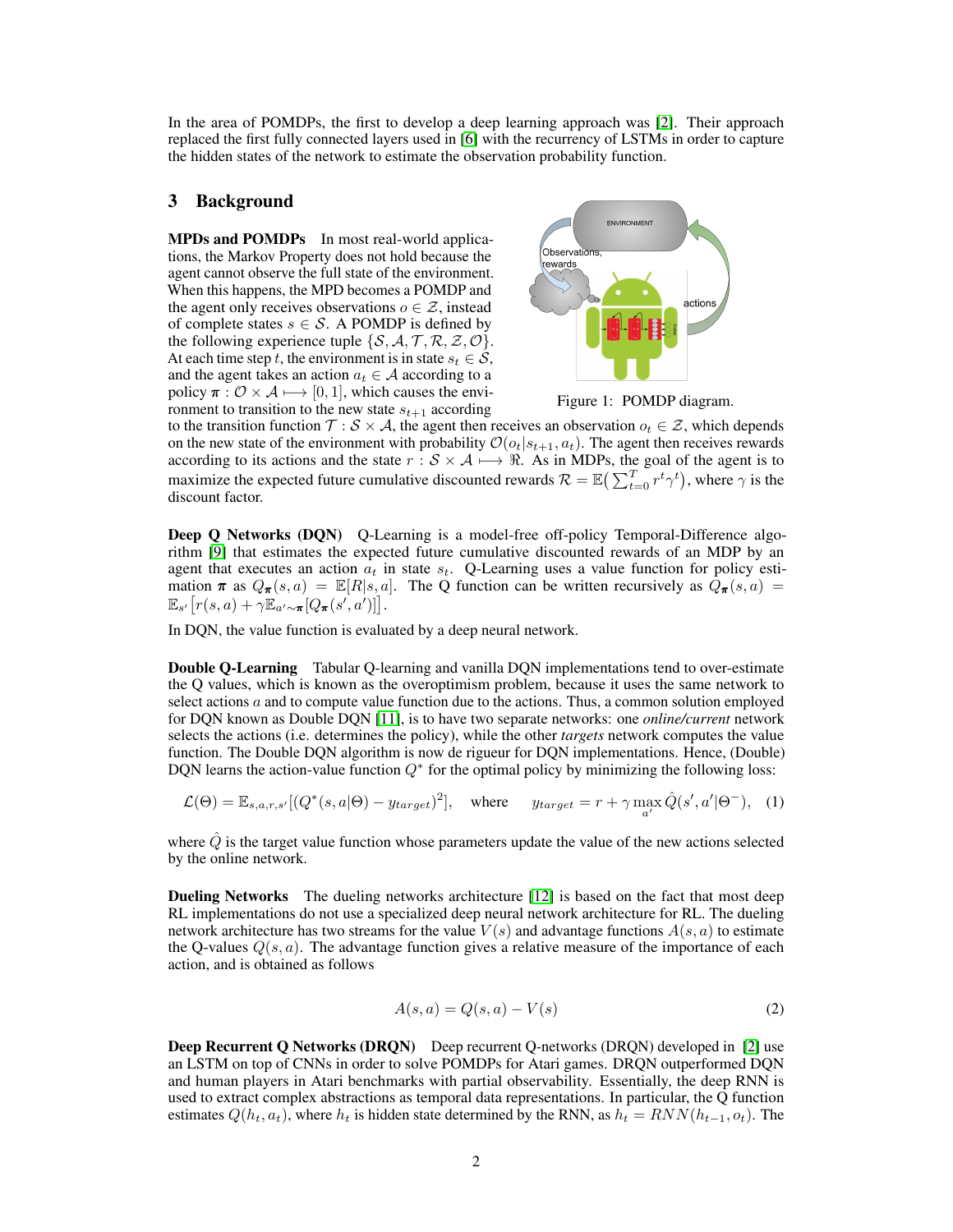RNN can be any recurrent variant, in this paper we choose LSTM in order to match the benchmarks of previous works [\[2\]](#page-5-0).

$$
\mathcal{L}(\Theta) = \mathbb{E}_{< o, h, a, r, o', h'} \left[ \left( Q^*(h_t, a | \Theta) - y_{target} \right)^2 \right], \quad \text{where} \quad y_{target} = r + \gamma \max_{a'} \hat{Q}(h_{t+1}, a' | \Theta^{-}), \tag{3}
$$

**Visual Attention** A attention mechanisms, such as was presented in [\[5\]](#page-5-6) for policy gradient methods, and in [\[8\]](#page-5-7) for DRQN, are another way to solve the POMDPs.

Experience Replay The DQN implementations of [\[6,](#page-5-2) [5\]](#page-5-6) and also DRQN of [\[2\]](#page-5-0) use experience replay in order to make the agent reuse experiences from past transitions. This helps to solve the problem of having strongly correlated successive transitions by replaying experiences from a buffer and also helps the agent replay transitions that might otherwise be forgotten. With experience replay, the transitions are uniformly randomly sampled from the replay buffer. The problem with this sampling approach is that important and less important transitions have an equal chance of survival.

Prioritized Experience Replay Prioritized experience replay developed in [\[7\]](#page-5-1), uses the difference in Temporal-Difference (TD) error and importance sampling to prioritized the order in which experiences are replayed. The work in [\[7\]](#page-5-1) outperformed previous DQN implementations in almost all the games in the Atari benchmark. This work seeks to implement prioritized experience replay for a DRQN using a different measure for prioritization than TD, along with a variant of importance sampling.

## 4 Methods

#### <span id="page-2-0"></span>4.1 Deep Recurrent Q-Agent for POMDPs

The architecture for the DRQN used in this project is shown in Fig. [2.](#page-3-0) Essentially, the architecture of [\[2\]](#page-5-0) is taken as a starting point, then the reinforcement learning algorithm is modified to consist of: (1) double DQN, (2) multi-step bootstrap targets, (3) prioritized experience replay, all within a (4) dueling network architecture. An attention mechanism that uses all the aforementioned network enhancement except recurrency, is used for comparison.

#### <span id="page-2-1"></span>4.2 Prioritized Experience Replay with Importance Sampling

The key contribution in this project is developing a prioritized experience replay (PER) method that performs better than the uniform experience replay used for POMDPs in [\[2\]](#page-5-0). Moreover, the PER method used in [\[7\]](#page-5-1) and even in its recent multi-agent distributed extension [\[3\]](#page-5-8) use temporal difference (TD) error to prioritized the experiences. However, TD error is not a good measure when there is inherent partial observability and it ignores stochasticity in transitions and/or rewards. Thus, the proposed measure is to obtain the importance weights by using both the advantage function  $A(s, a)$ and the TD-error  $\delta_t$ , and combining both signals in a energy spectral density fashion giving the  $\rho$ measure as

$$
\rho_t = \left[\frac{1}{2}(\delta_t + A(s, a))\right]^2 \tag{4}
$$

The intuition behind the proposed IS weight measure  $\rho$  is that combining the advantage function with the TD-error offers for redundancy, for when one or the other might be missed and therefore not replayed, and replayed more often if they have similar magnitude at the same time step. If the TD-error measures 'how surprising' [\[7\]](#page-5-1) a transition is, and the advantage function measures the importance of each action, then the advantage function by itself would seem to give a better measure for POMDPs.

Moreover, the advantage function and TD-error can be used interchangeably in the gradient estimation of policy gradient methods  $g = \mathbb{E}[\sum_{t=0}^{\infty} \Psi_t \nabla_{\theta} \log \pi_{\theta}(a_t|s_t)]$ , where  $\Psi_t$  can be, among other functions, the Q function, the advantage function, or the TD-error [\[3\]](#page-5-8). Yet, these functions are not identical but the advantage function offers the least variance [\[10,](#page-5-9) [3\]](#page-5-8).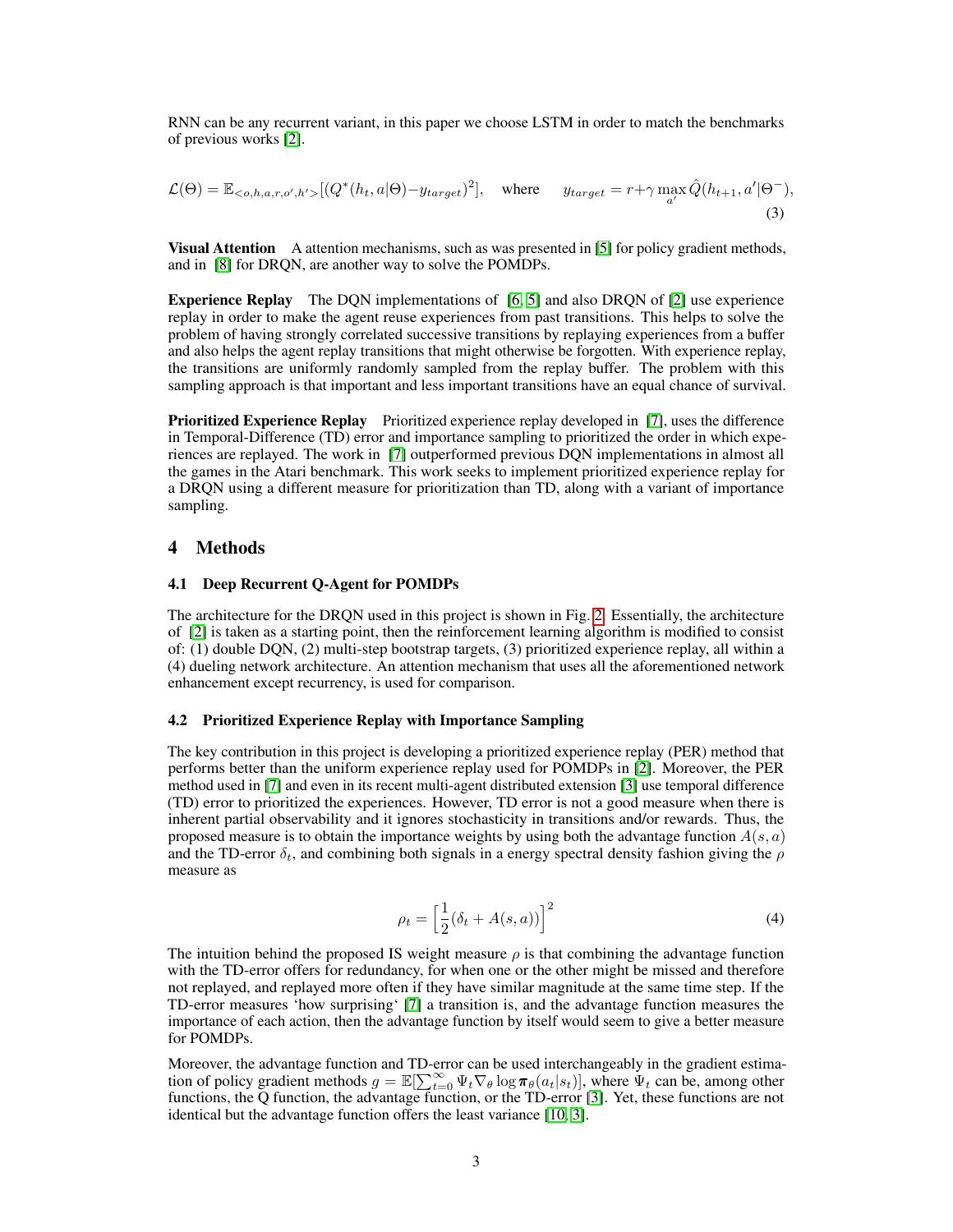<span id="page-3-0"></span>

Figure 2: Architecture for DRQN 'OBSQR' network

#### 4.3 The Agent: Advantage-Prioritized Experience Deep Recurrent Q-Network

The developed reinforcement learning algorithm for this project uses the learning architecture of Section [4.1](#page-2-0) with the experience replay approach of Section [4.2.](#page-2-1) Together, this approach is referred to as OBSQR.

## 5 Experiments

#### 5.1 Environments: Atari Games

The OpenAI [\[1\]](#page-5-10) is a framework for reinforcement learning research which provides different environments that provide the 'world' abstraction for the RL problem, thus allowing researchers to focus on developing different new agents. OpenAI also provides a way for the community to benchmark problems, thus allowing to measure the gains of one's research. Chief among these environments is Arcade Learning Environment (ALE), which has a library of Atari 2600 games.

While working on this project, an interesting fact came up about the degree of partial observability of the Atari games. It was found that out of all 49 games in the Atari suite, the one that presented the lowest score with DQN [\[6\]](#page-5-2) was Frostbite—the scores with DQN are almost insignificant. Indeed, the game which had the highest improvement with the DRQN [\[2\]](#page-5-0) was Frostbite. Moreover, the DQN-PER versions [\[7,](#page-5-1) [12\]](#page-6-0) showed improvement over uniform-replay DQN's (all these are *non-recurrent*), hence motivating the examination of this game further. In [\[2\]](#page-5-0) it became necessary to artificially flicker the screen of several games in an attempt to turn them to an POMDP because they didn't have the benefit of hindsight to choose Frostbite. In fact, in [\[7\]](#page-5-1), a discussion regarding the measure for importance weight prioritization, led to conclude that possibly the reason that TD-error performed well was that most games were nearly-deterministic. In addition to finding one interesting case where to test my proposed method, there were also computing expense considerations to keep the number of test cases at a minimum. However, for future benchmarking of POMDPs, it will be necessary to choose a different benchmark where there are more POMDP environments.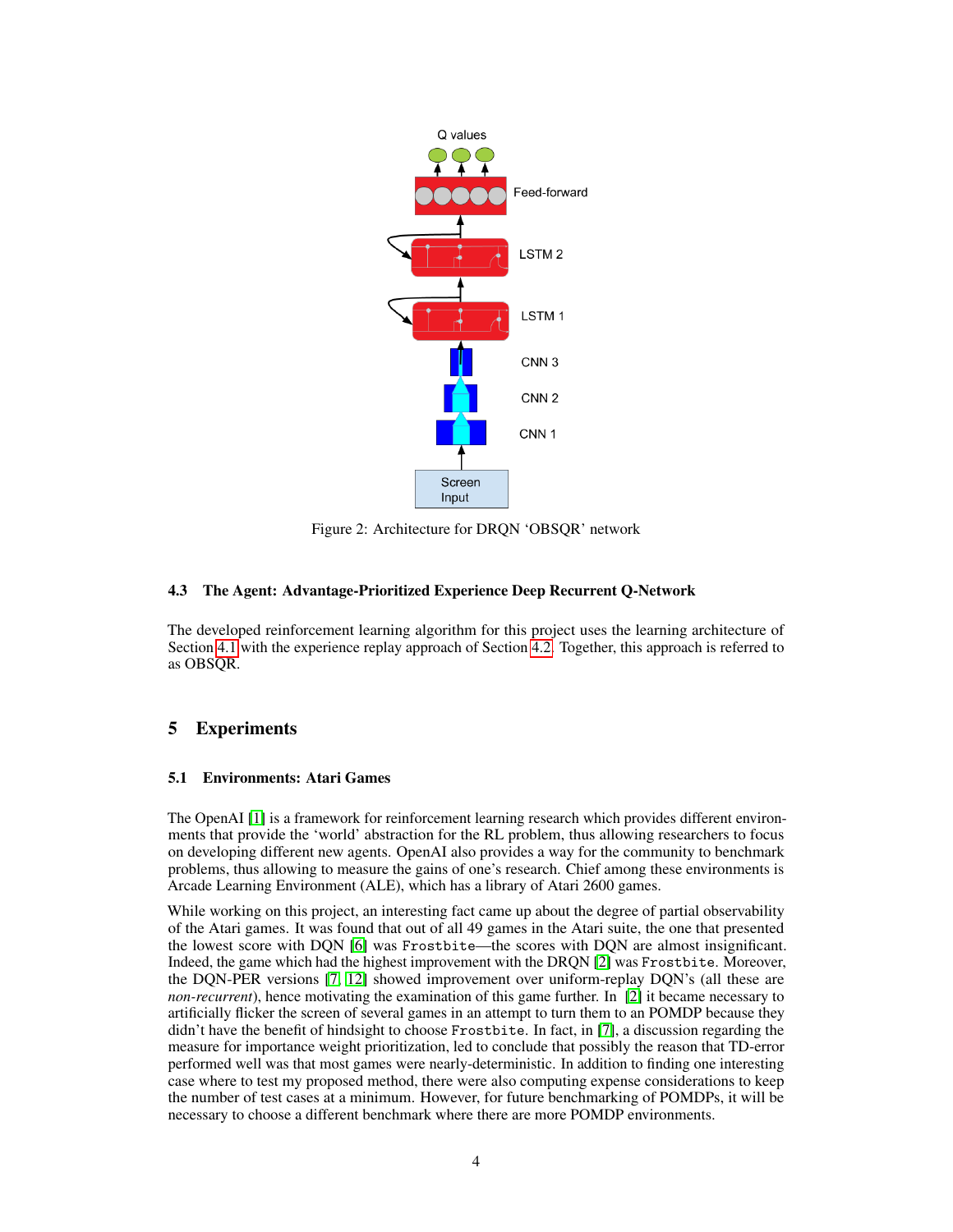#### 5.2 The Agent: OBSQR

The developed agent OBSQR is tested in the Atari Frostbite environment. The experimental set-up is as follows: The environment provides 10 frames which are processes by the double recurrent Q-network, with the LSTM layer on top of the DQN convolutional layers, processing the higher-level abstractions of the input. The training was done to match the parameters from [\[2\]](#page-5-0). The policy and its evaluation are determined through the online and target networks, respectively. The maximum number of episodes is 20k and the replay memory has a capacity for  $10<sup>6</sup>$  samples. The advantage values are obtained from the dueling network, while the TD-error values are obtained from the online network. The policy converges at around 7k episodes. The prioritized replay memory was implemented using the proportional SumTree structure described in [\[7\]](#page-5-1).



Figure 3: Game renderings at various stages. Left: First stage, mostly random. Center: Second stage, learns to jump and not drown. Right: Final stage, learns to get inside the igloo. DQN never discovers final stage.

#### 5.3 Results

Results for the average reward per episode using OBSQR are shown in this section and compared with other methods. The results show that OBSOR outperforms not only DON as expected but also DRQN [\[2\]](#page-5-0) and the PER-DQN of [\[7\]](#page-5-1).



Figure 4: Final Results. Left: OBSQR converges at around 7k episodes for Frostbite for a maximum average reward of 3451. Right: DRQN from [\[2\]](#page-5-0) with uniform experience replay converges at around 12k episodes to a lower reward value of 2875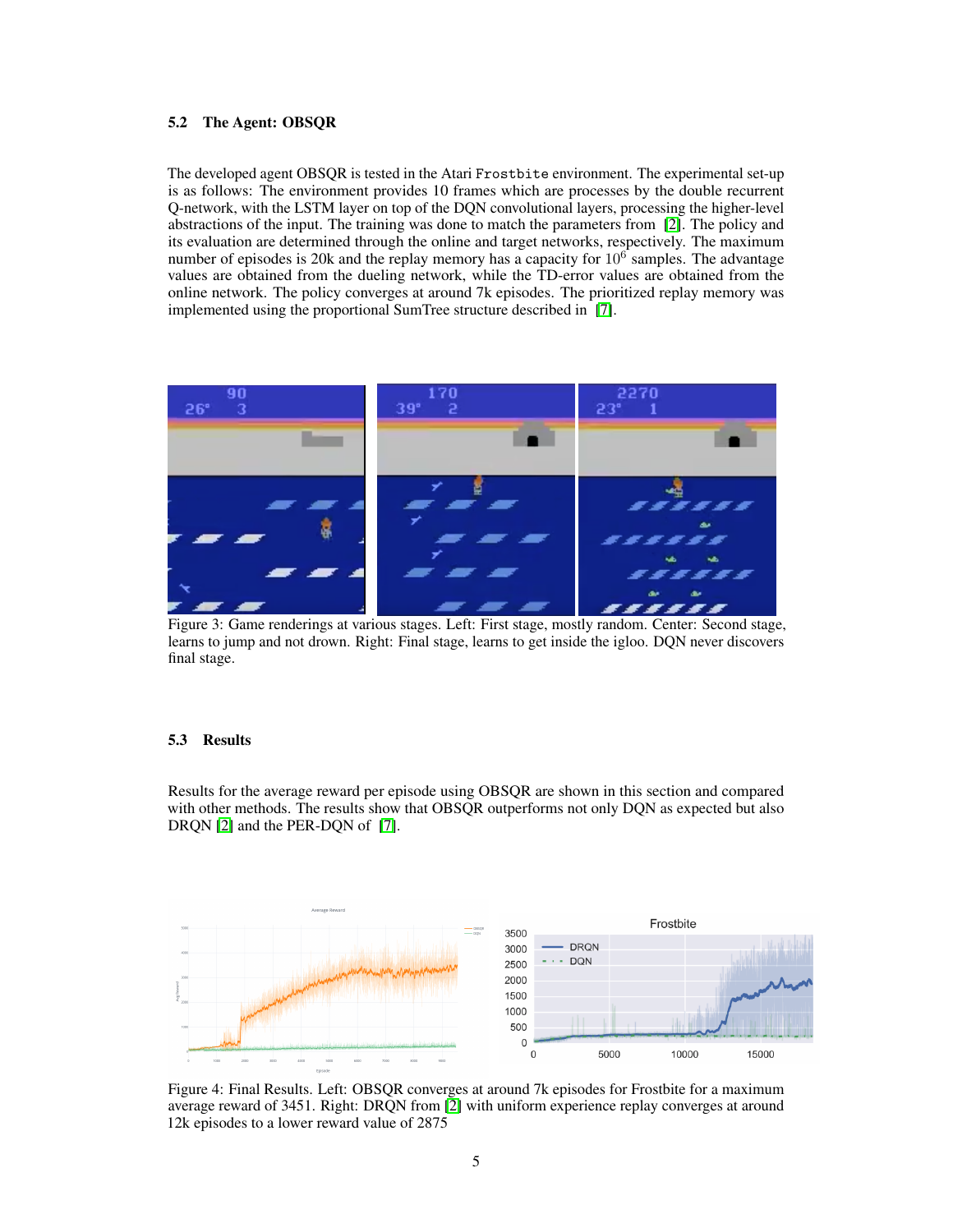

Figure 5: Final Results. Left: OBSQR converges faster than TD-error PER approach from [\[7\]](#page-5-1). TD-error PER approach converges to about the same value but at a lower rate—blue and red lines are for rank-based and proporsional based-PER, respectively. (each tickmark is 25 hrs, not episodes. OBSQR reaches convergence in about 20 hrs vs. 50 hrs for [\[7\]](#page-5-1))

#### 6 Conclusions and Future Work

This project showed the great benefit of using importance sampling in deep reinforcement learning (Prioritized Experience Replay). It allows for better policies and faster convergence, than with uniform replay memory. Moreover, it shows that for POMDPs, using the combination of the Advantage function and TD-error helps the agent find the optimal policy faster. Future work should include the applicability to other POMDP environments and a more specialized network architecture.

## References

- <span id="page-5-10"></span>[1] Greg Brockman, Vicki Cheung, Ludwig Pettersson, Jonas Schneider, John Schulman, Jie Tang, and Wojciech Zaremba. Openai gym. *arXiv preprint arXiv:1606.01540*, 2016.
- <span id="page-5-0"></span>[2] Matthew Hausknecht and Peter Stone. Deep recurrent q-learning for partially observable mdps. *CoRR, abs/1507.06527*, 2015.
- <span id="page-5-8"></span>[3] Dan Horgan, John Quan, David Budden, Gabriel Barth-Maron, Matteo Hessel, Hado van Hasselt, and David Silver. Distributed prioritized experience replay. *arXiv preprint arXiv:1803.00933*, 2018.
- <span id="page-5-3"></span>[4] Ryan Lowe, Yi Wu, Aviv Tamar, Jean Harb, OpenAI Pieter Abbeel, and Igor Mordatch. Multiagent actor-critic for mixed cooperative-competitive environments. In *Advances in Neural Information Processing Systems*, pages 6382–6393, 2017.
- <span id="page-5-6"></span>[5] Volodymyr Mnih, Nicolas Heess, Alex Graves, et al. Recurrent models of visual attention. In *Advances in neural information processing systems*, pages 2204–2212, 2014.
- <span id="page-5-2"></span>[6] Volodymyr Mnih, Koray Kavukcuoglu, David Silver, Alex Graves, Ioannis Antonoglou, Daan Wierstra, and Martin Riedmiller. Playing atari with deep reinforcement learning. *arXiv preprint arXiv:1312.5602*, 2013.
- <span id="page-5-1"></span>[7] Tom Schaul, John Quan, Ioannis Antonoglou, and David Silver. Prioritized experience replay. *arXiv preprint arXiv:1511.05952*, 2015.
- <span id="page-5-7"></span>[8] Ivan Sorokin, Alexey Seleznev, Mikhail Pavlov, Aleksandr Fedorov, and Anastasiia Ignateva. Deep attention recurrent q-network. *arXiv preprint arXiv:1512.01693*, 2015.
- <span id="page-5-4"></span>[9] Richard S Sutton and Andrew G Barto. *Introduction to reinforcement learning*, volume 135. MIT press Cambridge, 1998.
- <span id="page-5-9"></span>[10] Richard S Sutton, David A McAllester, Satinder P Singh, and Yishay Mansour. Policy gradient methods for reinforcement learning with function approximation. In *Advances in neural information processing systems*, pages 1057–1063, 2000.
- <span id="page-5-5"></span>[11] Hado Van Hasselt, Arthur Guez, and David Silver. Deep reinforcement learning with double q-learning. In *AAAI*, volume 16, pages 2094–2100, 2016.